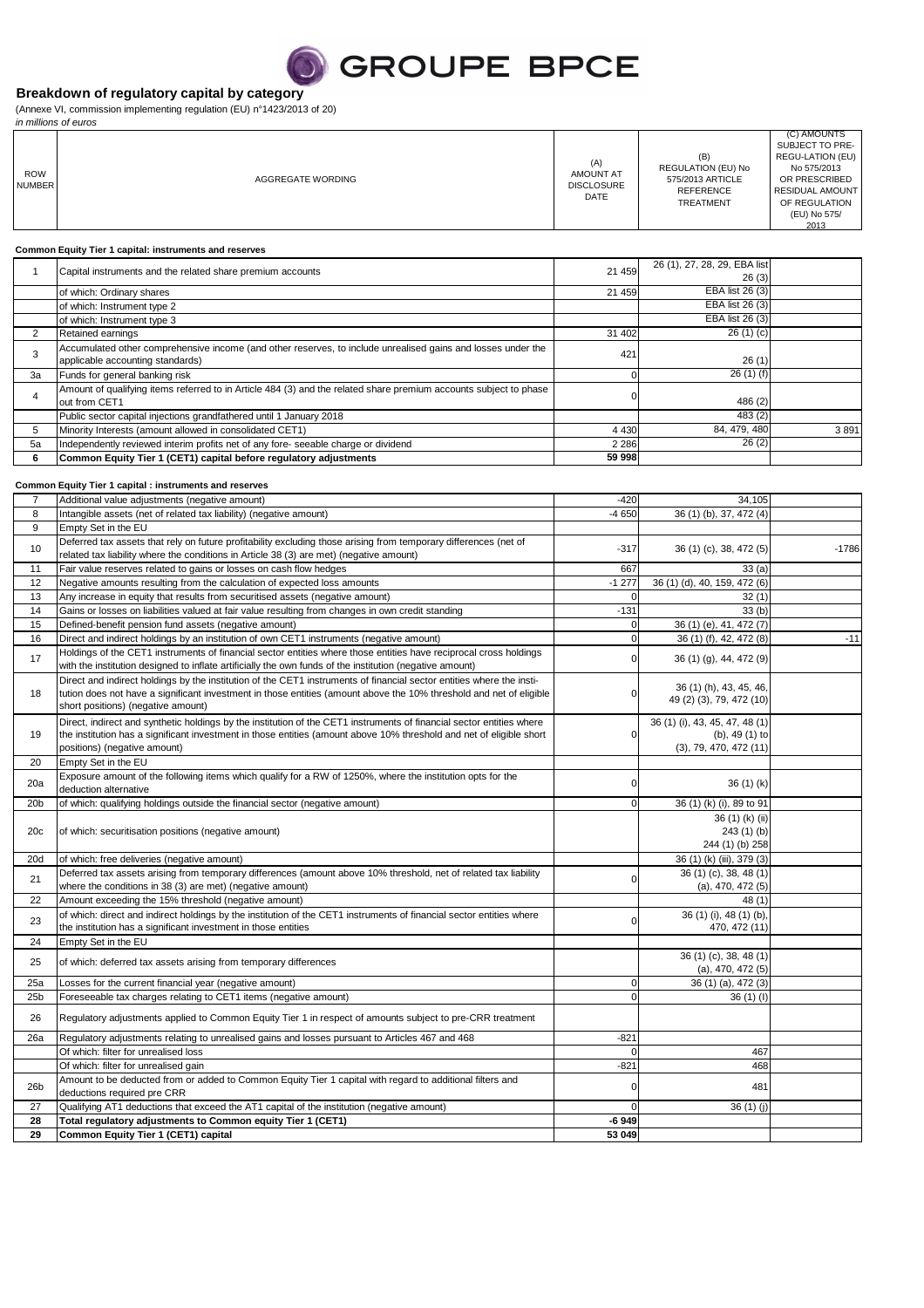## **GROUPE BPCE**

### **Breakdown of regulatory capital by category**

(Annexe VI, commission implementing regulation (EU) n°1423/2013 of 20)

|                             | in millions of euros                                                                                                                                                    |                                                      |                                                                                              |                                                                                                                                                |
|-----------------------------|-------------------------------------------------------------------------------------------------------------------------------------------------------------------------|------------------------------------------------------|----------------------------------------------------------------------------------------------|------------------------------------------------------------------------------------------------------------------------------------------------|
| <b>ROW</b><br><b>NUMBER</b> | AGGREGATE WORDING                                                                                                                                                       | (A)<br><b>AMOUNT AT</b><br><b>DISCLOSURE</b><br>DATE | (B)<br><b>REGULATION (EU) No</b><br>575/2013 ARTICLE<br><b>REFERENCE</b><br><b>TREATMENT</b> | (C) AMOUNTS<br>SUBJECT TO PRE-<br>REGU-LATION (EU)<br>No 575/2013<br>OR PRESCRIBED<br>RESIDUAL AMOUNT<br>OF REGULATION<br>(EU) No 575/<br>2013 |
|                             | Additional Tier 1 (AT1) capital: instruments                                                                                                                            |                                                      |                                                                                              |                                                                                                                                                |
| 30                          | Capital instruments and the related share premium accounts                                                                                                              |                                                      | 51, 52                                                                                       |                                                                                                                                                |
| 31                          | of which: classified as equity under applicable accounting standards                                                                                                    |                                                      |                                                                                              |                                                                                                                                                |
| 32                          | of which: classified as liabilities under applicable accounting standards                                                                                               |                                                      |                                                                                              |                                                                                                                                                |
| 33                          | Amount of qualifying items referred to in Article 484 (4) and the related share premium accounts subject to phase<br>out from AT1                                       | 1587                                                 | 486 (3)                                                                                      |                                                                                                                                                |
|                             | Public sector capital injections grandfathered until 1 January 2018                                                                                                     |                                                      | 483 (3)                                                                                      |                                                                                                                                                |
| 34                          | Qualifying Tier 1 capital included in consolidated AT1 capital (including minority interests not included in row 5)<br>issued by subsidiaries and held by third parties |                                                      | 85, 86, 480                                                                                  |                                                                                                                                                |
| 35                          | of which: instruments issued by subsidiaries subject to phase out                                                                                                       |                                                      | 486 (3)                                                                                      |                                                                                                                                                |
| 36                          | Additional Tier 1 (AT1) capital before regulatory adjustments                                                                                                           | 1587                                                 |                                                                                              |                                                                                                                                                |

#### **Additional Tier 1 (AT1) capital: regulatory adjustments**

| 37              | Direct and indirect holdings by an institution of own ATI Instruments (negative amount)                                                                                                                                                                           |          | 52 (1) (b), 56 (a), 57, 475 (2)                                                                |       |
|-----------------|-------------------------------------------------------------------------------------------------------------------------------------------------------------------------------------------------------------------------------------------------------------------|----------|------------------------------------------------------------------------------------------------|-------|
| 38              | Holdings of the AT1 instruments of financial sector entities where those entities have reciprocal cross holdings<br>with the institution designed to inflate artificially the own funds of the institution (negative amount)                                      |          | 56 (b), 58, 475 (3)                                                                            |       |
| 39              | Direct and indirect holdings of the AT1 instruments of financial sector entities where the institution does not have a<br>significant investment in those entities (amount above the 10% threshold and net of eligible short positions)<br>(negative amount)      | 0        | 56 (c), 59, 60, 79, 475 (4)                                                                    |       |
| 40              | Direct and indirect holdings by the institution of the AT1 instruments of financial sector entities where the institution<br>has a significant investment in those entities (amount above the 10% threshold net of eligible short positions)<br>(negative amount) | $-62$    | 56 (d), 59, 60, 79, 475 (4)                                                                    | $-40$ |
| 41              | Regulatory adjustments applied to additional tier 1 in respect of amounts subject to pre-CRR treatment and<br>transitional treatments subject to phase out as prescribed in Requlation (EU) No 575/2013 (i.e. CRR residual<br>amounts)                            |          |                                                                                                |       |
| 41a             | Residual amounts deducted from Additional Tier 1 capital with regard to deduction from Common Equity Tier 1<br>capital during the transitional period pursuant to article 472 of Regulation (EU) No 575/2013                                                      |          | 472, 472 (3) (a), 472 (4), 472<br>(6), 472 (8) (a), 472 (9), 472<br>$(10)$ (a), 472 $(11)$ (a) |       |
|                 | Of which: Own capital instruments                                                                                                                                                                                                                                 |          |                                                                                                |       |
|                 | Of which: non-significant investments in the capital of other financial sector entities                                                                                                                                                                           |          |                                                                                                |       |
|                 | Of which: significant investments in the capital of other financial sector entities                                                                                                                                                                               |          |                                                                                                |       |
| 41 <sub>b</sub> | Residual amounts deducted from Additional Tier 1 capital with regard to deduction from Tier 2 capital during the<br>transitional period pursuant to article 475 of Regulation (EU) No 575/2013                                                                    | $-252$   | 477, 477 (3), 477 (4) (a)                                                                      |       |
|                 | Of which: Own capital instruments                                                                                                                                                                                                                                 | $\Omega$ |                                                                                                |       |
|                 | Of which: non-significant investments in the capital of other financial sector entities                                                                                                                                                                           |          |                                                                                                |       |
|                 | Of which: significant investments in the capital of other financial sector entities                                                                                                                                                                               | $-252$   |                                                                                                |       |
| 41c             | Amount to be deducted from or added to Additional Tier 1 capital with regard to additional filters and deductions<br>required pre- CRR                                                                                                                            | n        | 467, 468, 481                                                                                  |       |
| 42              | Qualifying T2 deductions that exceed the T2 capital of the institution (negative amount)                                                                                                                                                                          |          | 56 (e)                                                                                         |       |
| 43              | Total regulatory adjustments to Additional Tier 1 (AT1) capital                                                                                                                                                                                                   | $-314$   |                                                                                                |       |
| 44              | Additional Tier 1 (AT1) capital                                                                                                                                                                                                                                   | 1 2 7 3  |                                                                                                |       |
| 45              | Tier 1 capital (T1 = CET1 + AT1)                                                                                                                                                                                                                                  | 54 322   |                                                                                                |       |

**Tier 2 (T2) capital: instruments and provisions**

| 46  | Capital instruments and the related share premium accounts                                                                                                                                               | 15 374 | 62.63          |  |
|-----|----------------------------------------------------------------------------------------------------------------------------------------------------------------------------------------------------------|--------|----------------|--|
| 47  | Amount of qualifying items referred to in Article 484 (5) and the related share premium accounts subject to phase<br>out from T2                                                                         | 51     | 486(4)         |  |
|     | Public sector capital injections grandfathered until 1 January 2018                                                                                                                                      |        | 483(4)         |  |
| 48  | Qualifying own funds instruments included in consolidated T2 capital (including minority interests and AT1<br>instruments not included in rows 5 or 34) issued by subsidiaries and held by third parties |        | 87, 88, 480    |  |
| 49  | of which: instruments issued by subsidiaries subject to phase out                                                                                                                                        |        | 486(4)         |  |
| 50  | Credit risk adjustments                                                                                                                                                                                  | 566    | 62 ( c) et (d) |  |
| -51 | Tier 2 (T2) capital before regulatory adjustments                                                                                                                                                        | 15 991 |                |  |

#### **Tier 2 (T2) capital: regulatory adjustments**

| 52              | Direct and indirect holdings by an institution of own T2 instruments and subordinated bans (negative amount)                                                                                                                                                                   | $-128$  | 63 (b) (i), 66 (a), 67, 477 (2) |          |
|-----------------|--------------------------------------------------------------------------------------------------------------------------------------------------------------------------------------------------------------------------------------------------------------------------------|---------|---------------------------------|----------|
| 53              | Holdings of the T2 instruments and subordinated bans of financial sector entities where those entities have<br>reciprocal cross holdings with the institution designed to inflate artificially the own funds of the institution (negative<br>amount)                           |         | 66 (b), 68, 477 (3)             |          |
| 54              | Direct and indirect holdings of the T2 instruments and subordinated loans of financial sector entities where the<br>institution does not have a significant investment in those entities (amount above 10% threshold and net of eligible<br>short positions) (negative amount) |         | 66 (c), 69, 70, 79, 477 (4)     |          |
| 54a             | Of which new holdings not subject to transitional arrangements                                                                                                                                                                                                                 |         |                                 |          |
| 54 <sub>b</sub> | Of which holdings existing before 1 January 2013 and subject to transitional arrangements                                                                                                                                                                                      |         |                                 |          |
| 55              | Direct and indirect holdings by the institution of the T2 instruments and subordinated loans of financial sector<br>entities where the institution has a significant investment in those entities (net of eligible short positions) (negative<br>amount)                       | $-1059$ | 66 (d), 69, 79, 477 (4)         | $-1.346$ |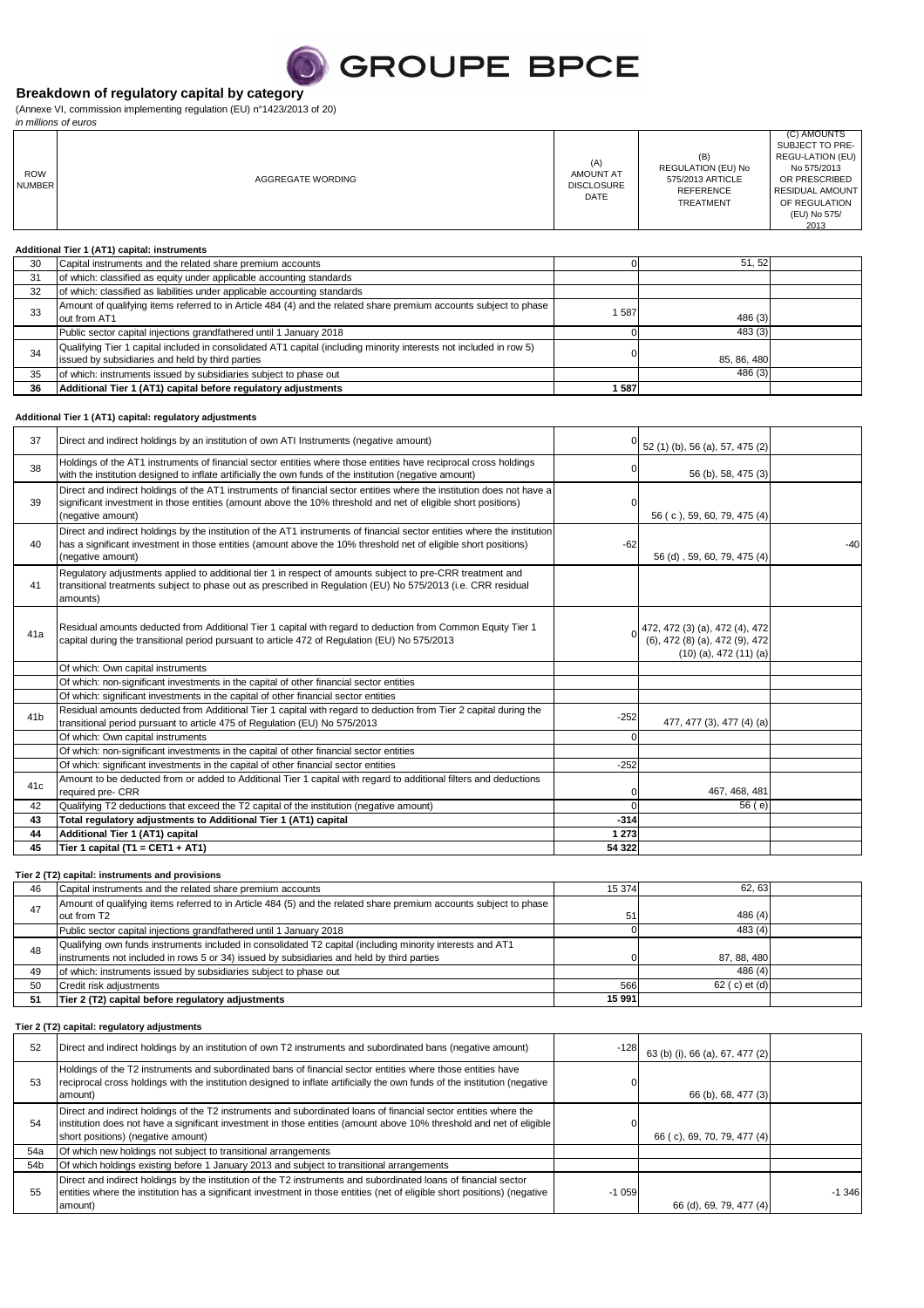## **SEROUPE BPCE**

### **Breakdown of regulatory capital by category**

(Annexe VI, commission implementing regulation (EU) n°1423/2013 of 20)

|                             | in millions of euros                                                                                                                                                                                                      |                                                      |                                                                                                |                                                                                                                                                       |
|-----------------------------|---------------------------------------------------------------------------------------------------------------------------------------------------------------------------------------------------------------------------|------------------------------------------------------|------------------------------------------------------------------------------------------------|-------------------------------------------------------------------------------------------------------------------------------------------------------|
| <b>ROW</b><br><b>NUMBER</b> | AGGREGATE WORDING                                                                                                                                                                                                         | (A)<br><b>AMOUNT AT</b><br><b>DISCLOSURE</b><br>DATE | (B)<br>REGULATION (EU) No<br>575/2013 ARTICLE<br><b>REFERENCE</b><br><b>TREATMENT</b>          | (C) AMOUNTS<br>SUBJECT TO PRE-<br>REGU-LATION (EU)<br>No 575/2013<br>OR PRESCRIBED<br><b>RESIDUAL AMOUNT</b><br>OF REGULATION<br>(EU) No 575/<br>2013 |
| 56                          | Regulatory adjustments applied to tier 2 in respect of amounts subject to pre-CRR treatment and transitional<br>treatments subject to phase out as prescribed in Regu-lation (EU) No 575/2013 (i.e. CRR residual amounts) |                                                      |                                                                                                |                                                                                                                                                       |
| 56a                         | Residual amounts deducted from Tier 2capital with regard to deduction from Common Equity Tier 1 capital during<br>the transitional period pursuant to article 472 of Regulation (EU) No 575/2013                          |                                                      | 472, 472 (3) (a), 472 (4), 472<br>(6), 472 (8) (a), 472 (9), 472<br>$(10)$ (a), 472 $(11)$ (a) |                                                                                                                                                       |
|                             | Of which: Own capital instruments                                                                                                                                                                                         |                                                      |                                                                                                |                                                                                                                                                       |
|                             | Of which: non-significant investments in the capital of other financial sector entities                                                                                                                                   |                                                      |                                                                                                |                                                                                                                                                       |
|                             | Of which: significant investments in the capital of other financial sector entities                                                                                                                                       |                                                      |                                                                                                |                                                                                                                                                       |
| 56b                         | Residual amounts deducted from Tier 2 capital with regard to deduction from Additional Tier 1 capital during the<br>transitional period pursuant to article 475 of Regu-lation (EU) No 575/2013                           | $-12$                                                | 475, 475 (2) (a), 475 (3), 475<br>$(4)$ (a)                                                    |                                                                                                                                                       |
|                             | Of which: Own capital instruments                                                                                                                                                                                         |                                                      |                                                                                                |                                                                                                                                                       |
|                             | Of which: non-significant investments in the capital of other financial sector entities                                                                                                                                   |                                                      |                                                                                                |                                                                                                                                                       |
|                             | Of which: significant investments in the capital of other financial sector entities                                                                                                                                       | $-12$                                                |                                                                                                |                                                                                                                                                       |
| 56c                         | Amount to be deducted from or added to Tier 2 capital with regard to additional filters and deductions required pre<br><b>CRR</b>                                                                                         |                                                      | 467, 468, 481                                                                                  |                                                                                                                                                       |
| 57                          | Total regulatory adjustments to Tier 2 (T2) capital                                                                                                                                                                       | $-1199$                                              |                                                                                                |                                                                                                                                                       |
| 58                          | Tier 2 (T2) capital                                                                                                                                                                                                       | 14792                                                |                                                                                                |                                                                                                                                                       |
| 59                          | Total capital $(TC = T1 + T2)$                                                                                                                                                                                            | 69 114                                               |                                                                                                |                                                                                                                                                       |
| 59a                         | Risk weighted assets in respect of amounts subject to pre-CRR treatment and transitional treatments subject to<br>phase out as prescribed in Regulation (EU) No 575/2013(i.e. CRR residual amounts)                       |                                                      |                                                                                                |                                                                                                                                                       |
|                             | Of which: Adjustment of the 15 % threshold, part of the significant investments of the CET1, items not deducted<br>from CET1 (Requlation (EU) No 575/2013 residual amounts)                                               |                                                      | 472, 472 (5), 472 (8) (b), 472<br>$(10)$ (b), 472 $(11)$ (b)                                   |                                                                                                                                                       |
|                             | Of which: Adjustment of the 15 % threshold, deferred tax assets part, items not deducted from CET1 (Regulation<br>(EU) No 575/2013 residual amounts)                                                                      |                                                      |                                                                                                |                                                                                                                                                       |
|                             | Of which: items not deducted from AT1 items (Regulation (EU) No 575/2013 residual amounts)                                                                                                                                |                                                      | 475, 475 (2) (b), 475 (2) (c),<br>475 $(4)$ $(b)$                                              |                                                                                                                                                       |
|                             | Items not deducted from T2 items (Regulation (EU) No 575/2013 residual amounts)                                                                                                                                           |                                                      | 477, 477 (2) (b), 477 (2) (c),<br>477 (4) (b)                                                  |                                                                                                                                                       |
| 60                          | Total risk weighted assets                                                                                                                                                                                                | 387 326                                              |                                                                                                |                                                                                                                                                       |

#### **Capital ratios and buffers**

| 61  | Common Equity Tier 1 (as a percentage of risk exposure amount)                                                                                                                                                                                                                                                                     | 13,7%   | 92 (2) (a), 465   |  |
|-----|------------------------------------------------------------------------------------------------------------------------------------------------------------------------------------------------------------------------------------------------------------------------------------------------------------------------------------|---------|-------------------|--|
| 62  | Tier 1 (as a percentage of risk exposure amount)                                                                                                                                                                                                                                                                                   | 14,0%   | 92 (2) (b), 465   |  |
| 63  | Total capital (as a percentage of risk exposure amount)                                                                                                                                                                                                                                                                            | 17,8%   | 92(2)(c)          |  |
| 64  | Institution specific buffer requirement (CET1 requirement in accordance with article 92 (1) (a) plus capital<br>conservation and countercyclical buffer requirements, plus systemic risk buffer, plus the systemically important<br>institution buffer (G-SII or 0-SII buffer), expressed as a percentage of risk exposure amount) | 3 3 9 8 | CRD 128, 129, 130 |  |
| 65  | of which: capital conservation buffer requirement                                                                                                                                                                                                                                                                                  | 2421    |                   |  |
| 66  | of which: countercyclical buffer requirement                                                                                                                                                                                                                                                                                       |         |                   |  |
| 67  | of which: systemic risk buffer requirement                                                                                                                                                                                                                                                                                         | 968     |                   |  |
| 67a | of which: Global Systemically Important Institution (G-511) or Other Systemically Important Institution (0-SII)<br>buffer                                                                                                                                                                                                          | 968     | <b>CRD 131</b>    |  |
| 68  | Common Equity Tier 1 available to meet buffers (as a percentage of risk exposure amount)                                                                                                                                                                                                                                           | 968     | <b>CRD 128</b>    |  |
| 69  | [non relevant in EU regulation]                                                                                                                                                                                                                                                                                                    |         |                   |  |
| 70  | [non relevant in EU regulation]                                                                                                                                                                                                                                                                                                    |         |                   |  |
| 71  | [non relevant in EU regulation]                                                                                                                                                                                                                                                                                                    |         |                   |  |

#### **Capital ratios and buffers**

| 72 | Direct and indirect holdings of the capital of financial sector entities where the institution does not have a<br>significant investment in those entities (amount below 10% threshold and net of eligible short positions)                         | 808  | 36 (1) (h), 45, 46, 472 (10),<br>56 (c), 59, 60, 475 (4), 66 (<br>c), 69, 70, 477 $(4)$ |  |
|----|-----------------------------------------------------------------------------------------------------------------------------------------------------------------------------------------------------------------------------------------------------|------|-----------------------------------------------------------------------------------------|--|
| 73 | Direct and indirect holdings by the institution of the CET 1 instruments of financial sector entities where the insti-<br>tution has a significant investment in those entities (amount below 10% threshold and net of eligible short<br>positions) | 725  | 36 (1) (i), 45, 48, 470, 472<br>(11)                                                    |  |
| 74 | Empty Set in the EU                                                                                                                                                                                                                                 |      |                                                                                         |  |
| 75 | Deferred tax assets arising from temporary differences (amount below 10% threshold, net of related tax liability<br>where the conditions in Article 38 (3) are met)                                                                                 | 3072 | 36 (1) (c), 38, 48, 470, 472<br>(5)                                                     |  |

#### **Applicable caps on the inclusion of provisions in Tier 2**

| 76 | Credit risk adjustments included in T2 in respect of exposures subject to standardized approach (prior to the<br>application of the cap) |     | 62 |  |
|----|------------------------------------------------------------------------------------------------------------------------------------------|-----|----|--|
|    | Cap on inclusion of credit risk adjustments in T2 under standardised approach                                                            | 680 | 62 |  |
| 78 | Credit risk adjustments included in T2 in respect of exposures subject to internai ratings-based approach (prior to                      |     |    |  |
|    | the application of the cap)                                                                                                              | 566 | 62 |  |
| 79 | Cap for inclusion of credit risk adjustments in T2 under internal ratings-based approach                                                 | 856 | 62 |  |